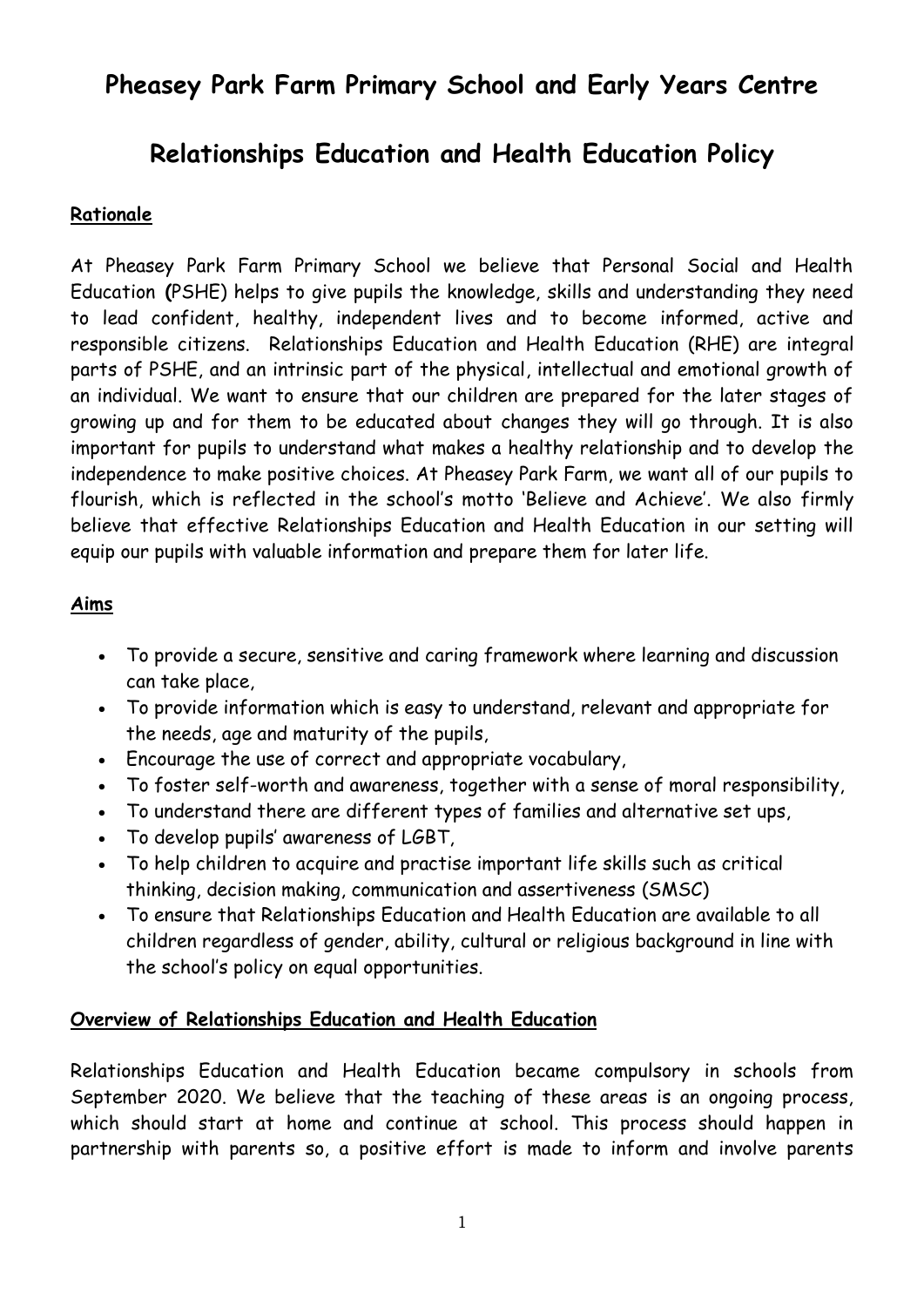throughout. Themes covered through Relationships Education and Health Education complement each other, as well as other National Curriculum subjects.

## **Statutory Guidance – Relationships Education**

Pheasey Park Farm strives to incorporate new and updated guidance/legislation into practice, to best support and prepare pupils for later life. The most recent statutory guidance from the Department for Education (DfE) is: *Relationships Education, Relationships and Sex Education (RSE) and Health Education* (July 2019, updated July 2020), which replaces the previous document *Sex and Relationships* (2000). This updated documentation has been thoroughly analysed by the PSHE Co-ordinator in order to ensure the relevant content is covered across our school.

In terms of Relationships Education, the 2019 DfE guidance highlights the following:

- "The focus in primary school should be on teaching the fundamental building blocks and characteristics of positive relationships, with particular reference to friendships, family relationships, and relationships with other peers and adults."
- It suggests that pupils should be taught "about what a relationship is, what friendship is, what family means and who the people are who can support them."
- "Children should be taught how to take turns, how to treat each other with kindness, consideration and respect, the importance of honesty and truthfulness, permission seeking and giving, and the concept of personal privacy."
- "Teachers should talk explicitly about the features of healthy friendships, family relationships and other relationships which young children are likely to encounter. Drawing attention to these when they are encountered in a range of contexts should enable pupils to form a strong early understanding of the features of relationships that are likely to lead to happiness and security."

These elements make up Relationships Education and also support lifelong learning of spiritual, moral, social and cultural development (SMSC). It is about understanding the importance of family life, stable and loving relationships, respect, love and care. Relationships Education is not about the promotion of sexual orientation or sexual activity – this would be inappropriate teaching.

## **Key Areas of Relationships Education coverage**

The Department for Education (DfE) guidance outlines that Relationships Education consists of five main elements: Families and people who care for me, Caring friendships, Respectful relationships, Online relationships, Being safe. The table below is taken from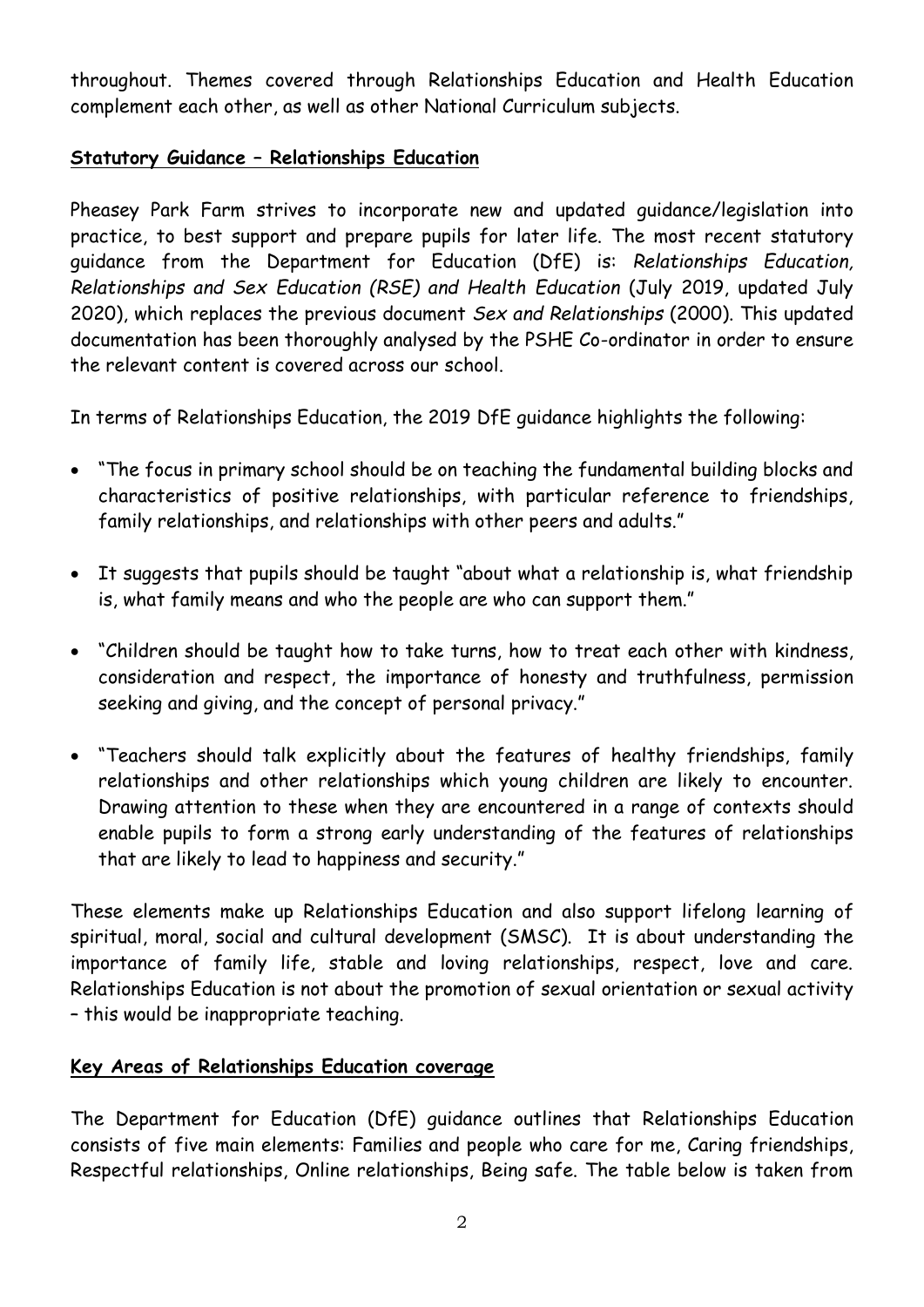the statutory guidance and highlights what pupils should know by the end of Primary school within these five areas:

| <b>Families and</b> | That families are important for children growing up because they can give love,<br>$\bullet$                                                           |
|---------------------|--------------------------------------------------------------------------------------------------------------------------------------------------------|
| people who          | security and stability.                                                                                                                                |
| care for me         | The characteristics of healthy family life, commitment to each other, including in<br>$\bullet$                                                        |
|                     | times of difficulty, protection and care for children and other family members, the                                                                    |
|                     | importance of spending time together and sharing each other's lives.                                                                                   |
|                     | That others' families, either in school or in the wider world, sometimes look different<br>$\bullet$                                                   |
|                     | from their family, but that they should respect those differences and know that                                                                        |
|                     | other children's families are also characterised by love and care.                                                                                     |
|                     | That stable, caring relationships, which may be of different types, are at the heart of<br>$\bullet$                                                   |
|                     | happy families, and are important for children's security as they grow up.                                                                             |
|                     | That marriage represents a formal and legally recognised commitment of two people<br>$\bullet$                                                         |
|                     | to each other which is intended to be lifelong.                                                                                                        |
|                     | How to recognise if family relationships are making them feel unhappy or unsafe, and<br>$\bullet$                                                      |
|                     | how to seek help or advice from others if needed.                                                                                                      |
| Caring              | How important friendships are in making us feel happy and secure, and how people<br>$\bullet$                                                          |
| friendships         | choose and make friends.                                                                                                                               |
|                     | The characteristics of friendships, including mutual respect, truthfulness,<br>$\bullet$                                                               |
|                     | trustworthiness, loyalty, kindness, generosity, trust, sharing interests and                                                                           |
|                     | experiences and support with problems and difficulties.                                                                                                |
|                     | That healthy friendships are positive and welcoming towards others, and do not make<br>$\bullet$                                                       |
|                     | others feel lonely or excluded.                                                                                                                        |
|                     | That most friendships have ups and downs, and that these can often be worked<br>$\bullet$                                                              |
|                     | through so that the friendship is repaired or even strengthened, and that resorting to                                                                 |
|                     | violence is never right.                                                                                                                               |
|                     | How to recognise who to trust and who not to trust, how to judge when a friendship is<br>$\bullet$                                                     |
|                     | making them feel unhappy or uncomfortable, managing conflict, how to manage these<br>situations and how to seek help or advice from others, if needed. |
| Respectful          | The importance of respecting others, even when they are very different from them<br>$\bullet$                                                          |
| relationships       | (for example, physically, in character, personality or backgrounds), or make different                                                                 |
|                     | choices or have different preferences or beliefs.                                                                                                      |
|                     | Practical steps they can take in a range of different contexts to improve or support                                                                   |
|                     | respectful relationships.                                                                                                                              |
|                     | The conventions of courtesy and manners.<br>$\bullet$                                                                                                  |
|                     | The importance of self-respect and how this links to their own happiness.<br>$\bullet$                                                                 |
|                     | That in school and in wider society they can expect to be treated with respect by<br>$\bullet$                                                         |
|                     | others, and that in turn they should show due respect to others, including those in                                                                    |
|                     | positions of authority.                                                                                                                                |
|                     | About different types of bullying (including cyberbullying), the impact of bullying,<br>$\bullet$                                                      |
|                     | responsibilities of bystanders (primarily reporting bullying to an adult) and how to get                                                               |
|                     | help.                                                                                                                                                  |
|                     | What a stereotype is, and how stereotypes can be unfair, negative or destructive.<br>$\bullet$                                                         |
|                     | The importance of permission-seeking and giving in relationships with friends, peers<br>$\bullet$                                                      |
|                     | and adults.                                                                                                                                            |
| Online              | That people sometimes behave differently online, including by pretending to be<br>$\bullet$                                                            |
| relationships       | someone they are not.                                                                                                                                  |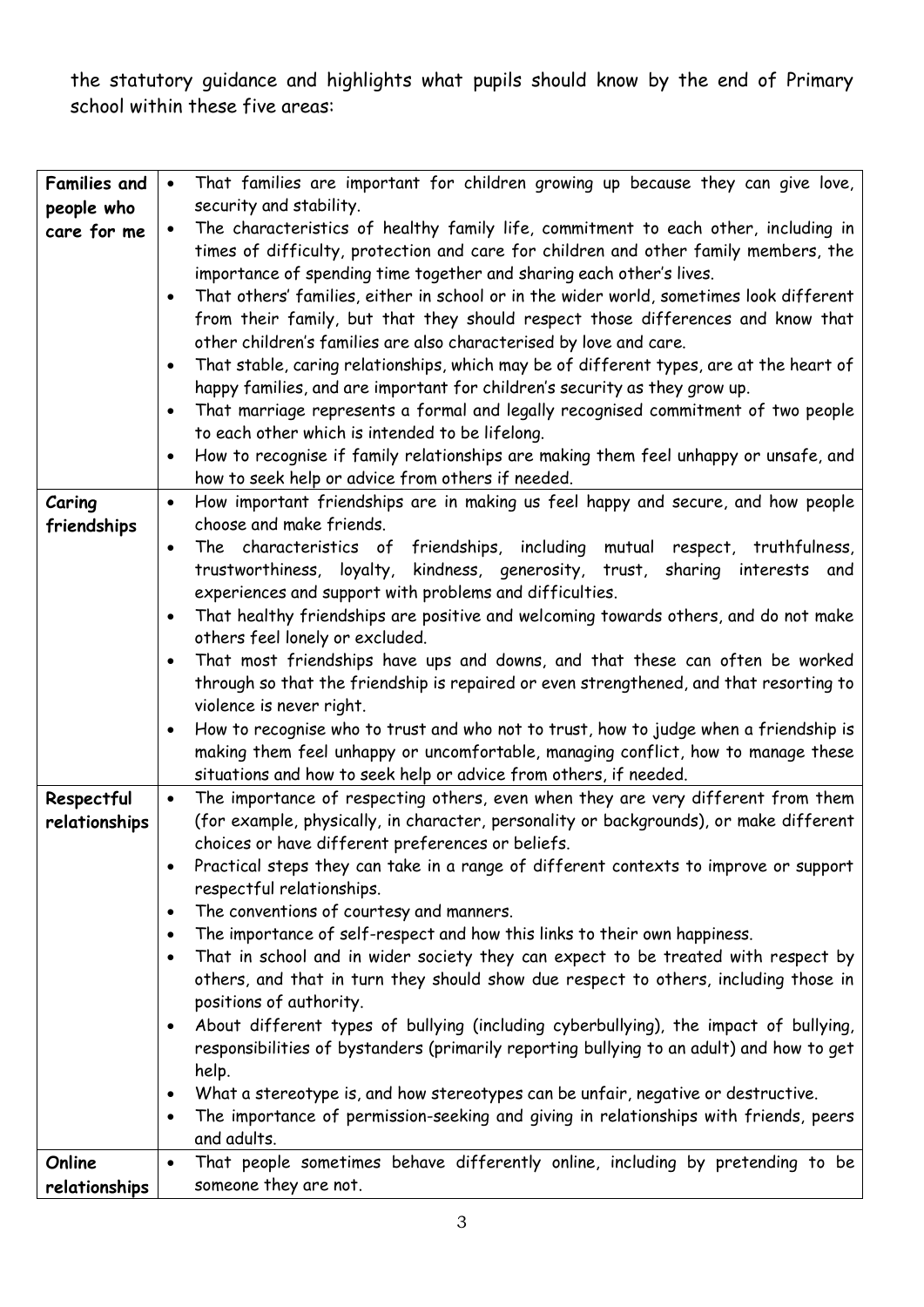|                   | That the same principles apply to online relationships as to face-to-face relationships,<br>$\bullet$<br>including the importance of respect for others online including when we are<br>anonymous.<br>The rules and principles for keeping safe online, how to recognise risks, harmful |
|-------------------|-----------------------------------------------------------------------------------------------------------------------------------------------------------------------------------------------------------------------------------------------------------------------------------------|
|                   | content and contact, and how to report them.                                                                                                                                                                                                                                            |
|                   | How to critically consider their online friendships and sources of information including<br>$\bullet$<br>awareness of the risks associated with people they have never met.                                                                                                             |
|                   | How information and data is shared and used online.<br>$\bullet$                                                                                                                                                                                                                        |
| <b>Being safe</b> | What sorts of boundaries are appropriate in friendships with peers and others<br>$\bullet$<br>(including in a digital context).                                                                                                                                                         |
|                   | About the concept of privacy and the implications of it for both children and adults;<br>$\bullet$<br>including that it is not always right to keep secrets if they relate to being safe.                                                                                               |
|                   | That each person's body belongs to them, and the differences between appropriate<br>$\bullet$<br>and inappropriate or unsafe physical, and other, contact.                                                                                                                              |
|                   | How to respond safely and appropriately to adults they may encounter (in all contexts,<br>$\bullet$<br>including online) whom they do not know.                                                                                                                                         |
|                   | How to recognise and report feelings of being unsafe or feeling bad about any adult.<br>$\bullet$                                                                                                                                                                                       |
|                   | How to ask for advice or help for themselves or others, and to keep trying until they<br>$\bullet$<br>are heard.                                                                                                                                                                        |
|                   | How to report concerns or abuse, and the vocabulary and confidence needed to do so.<br>$\bullet$                                                                                                                                                                                        |
|                   | Where to get advice e.g. family, school and/or other sources.                                                                                                                                                                                                                           |

#### **Statutory Guidance - Health Education**

In terms of Health Education, the 2019 DfE guidance highlights the following:

- Teaching pupils about physical health and mental wellbeing "should enable them to recognise what is normal and what is an issue in themselves and others and, when issues arise, know how to seek support as early as possible from appropriate sources."
- "It is important for schools to promote pupils' self-control and ability to self-regulate, and strategies for doing so. This will enable them to become confident in their ability to achieve well and persevere even when they encounter setbacks or when their goals are distant, and to respond calmly and rationally to setbacks and challenges."
- "Effective teaching should aim to reduce stigma attached to health issues, in particular those to do with mental wellbeing. Schools should engender an atmosphere that encourages openness."
- "The focus in primary school should be on teaching the characteristics of good physical health and mental wellbeing. Teachers should be clear that mental wellbeing is a normal part of daily life, in the same way as physical health. This starts with pupils being taught about the benefits and importance of daily exercise, good nutrition and sufficient sleep, and giving pupils the language and knowledge to understand the normal range of emotions that everyone experiences."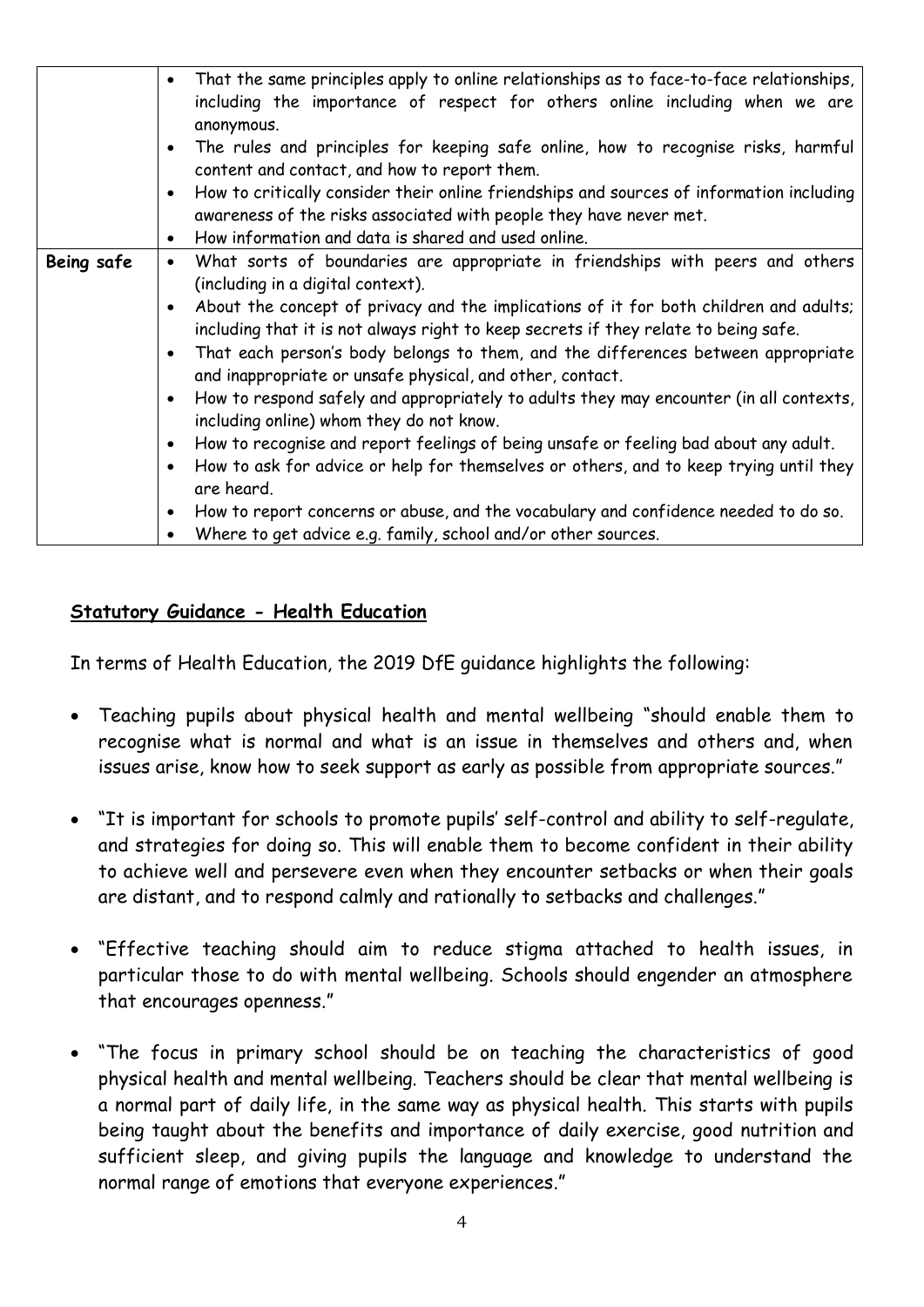- "Talk about the steps pupils can take to protect and support their own and others' health and wellbeing, including simple self-care techniques, personal hygiene, prevention of health and wellbeing problems and basic first aid."
- "Emphasis should be given to the positive two-way relationship between good physical health and good mental wellbeing, and the benefits to mental wellbeing of physical exercise and time spent outdoors."
- "Pupils should be taught about the benefits of rationing time spent online and the risks of excessive use of electronic devices. In later primary school, pupils should be taught why social media, computer games and online gaming have age restrictions and should be equipped to manage common difficulties encountered online."
- <sup>"</sup>A firm foundation in the benefits and characteristics of good health and wellbeing will enable teachers to talk about isolation, loneliness, unhappiness, bullying and the negative impact of poor health and wellbeing."
- "The curriculum on health education should similarly complement, and be supported by, the school's wider education on healthy lifestyles through physical education, food technology, science, sport, extra-curricular activity and school food."

## **Key Areas of Health Education coverage**

The Department for Education (DfE) guidance outlines that Health Education (Physical Health and Mental Well-being) consists of eight main elements: Mental well-being, Internet safety and harms, Physical health and fitness, Healthy eating, Drugs, alcohol and tobacco, Health and prevention, Basic first aid, and Changing adolescent body. The table below is taken from the statutory guidance and highlights what pupils should know by the end of Primary school within these eight areas:

| Mental     | That mental wellbeing is a normal part of daily life, in the same way as physical health.<br>$\bullet$                                                                                                             |
|------------|--------------------------------------------------------------------------------------------------------------------------------------------------------------------------------------------------------------------|
| well-being | That there is a normal range of emotions (e.g. happiness, sadness, anger, fear,<br>surprise, nervousness) and scale of emotions that all humans experience in relation to<br>different experiences and situations. |
|            | • How to recognise and talk about their emotions, including having a varied vocabulary of<br>words to use when talking about their own and others' feelings.                                                       |
|            | How to judge whether what they are feeling and how they are behaving is appropriate<br>$\bullet$<br>and proportionate.                                                                                             |
|            | The benefits of physical exercise, time outdoors, community participation, voluntary<br>$\bullet$<br>and service-based activity on mental wellbeing and happiness.                                                 |
|            | Simple self-care techniques, including the importance of rest, time spent with friends<br>٠<br>and family and the benefits of hobbies and interests.                                                               |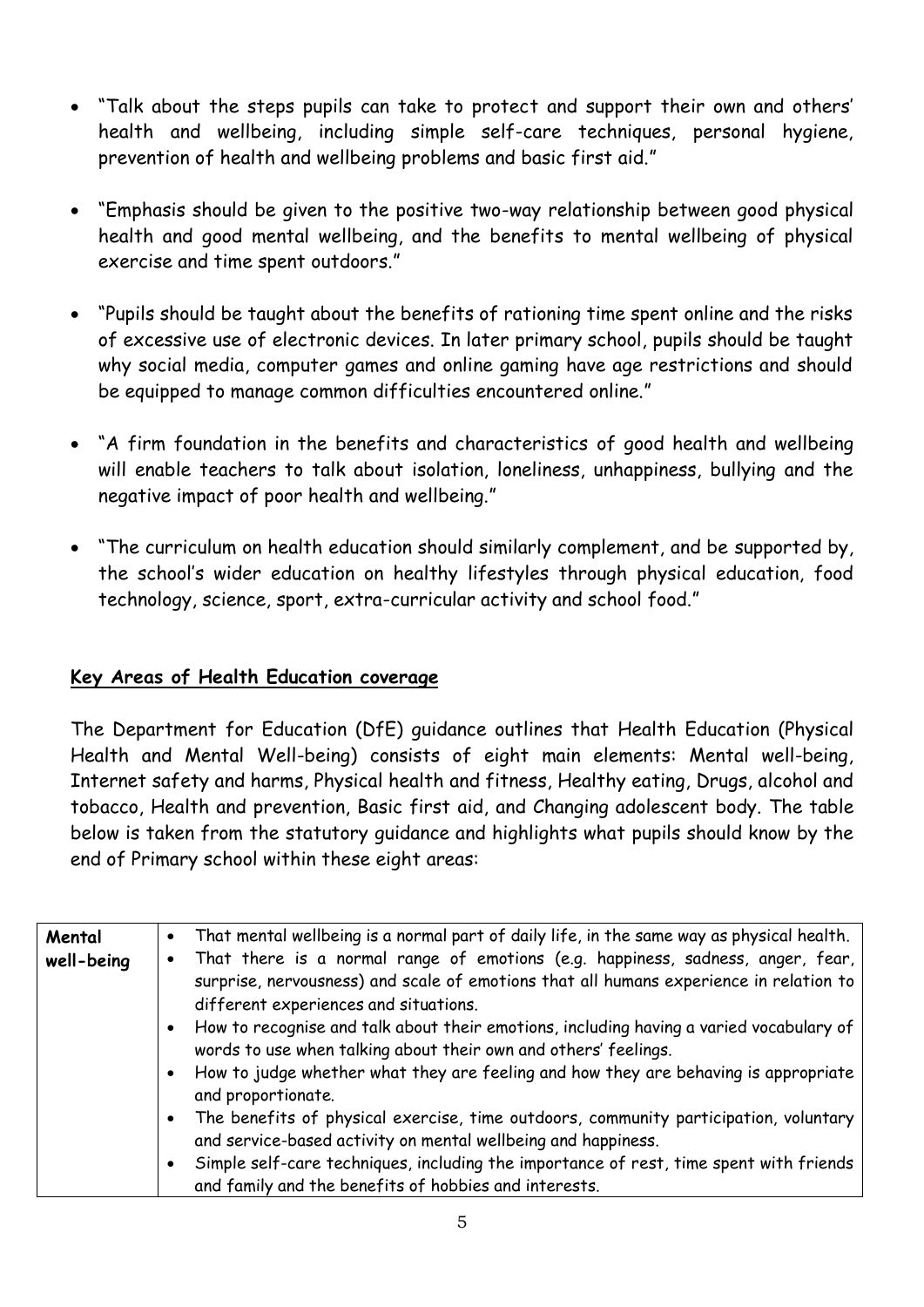|                        | $\bullet$ | Isolation and loneliness can affect children and that it is very important for children                                              |
|------------------------|-----------|--------------------------------------------------------------------------------------------------------------------------------------|
|                        |           | to discuss their feelings with an adult and seek support.                                                                            |
|                        | $\bullet$ | That bullying (including cyberbullying) has a negative and often lasting impact on                                                   |
|                        |           | mental wellbeing.                                                                                                                    |
|                        | $\bullet$ | Where and how to seek support (including recognising the triggers for seeking                                                        |
|                        |           | support), including whom in school they should speak to if they are worried about their                                              |
|                        |           | own or someone else's mental wellbeing or ability to control their emotions (including                                               |
|                        |           | issues arising online).                                                                                                              |
|                        | $\bullet$ | It is common for people to experience mental ill health. For many people who do, the                                                 |
|                        |           | problems can be resolved if the right support is made available, especially if accessed                                              |
|                        |           | early enough.                                                                                                                        |
| <b>Internet</b>        | $\bullet$ | That for most people the internet is an integral part of life and has many benefits.                                                 |
| safety and             | $\bullet$ | About the benefits of rationing time spent online, the risks of excessive time spent on                                              |
|                        |           | electronic devices and the impact of positive and negative content online on their own                                               |
| harms                  |           |                                                                                                                                      |
|                        |           | and others' mental and physical wellbeing.                                                                                           |
|                        | $\bullet$ | How to consider the effect of their online actions on others and know how to                                                         |
|                        |           | recognise and display respectful behaviour online and the importance of keeping                                                      |
|                        |           | personal information private.                                                                                                        |
|                        | $\bullet$ | Why social media, some computer games and online gaming, for example, are age                                                        |
|                        |           | restricted.                                                                                                                          |
|                        | $\bullet$ | That the internet can also be a negative place where online abuse, trolling, bullying and                                            |
|                        |           | harassment can take place, which can have a negative impact on mental health.                                                        |
|                        | $\bullet$ | How to be a discerning consumer of information online including understanding that                                                   |
|                        |           | information, including that from search engines, is ranked, selected and targeted.                                                   |
|                        | $\bullet$ | Where and how to report concerns and get support with issues online.                                                                 |
|                        | $\bullet$ |                                                                                                                                      |
|                        |           | The characteristics and mental and physical benefits of an active lifestyle.                                                         |
| Physical<br>health and | $\bullet$ | The importance of building regular exercise into daily and weekly routines and how to                                                |
|                        |           |                                                                                                                                      |
| fitness                |           | achieve this; for example walking or cycling to school, a daily active mile or other                                                 |
|                        |           | forms of regular, vigorous exercise.                                                                                                 |
|                        |           | The risks associated with an inactive lifestyle (including obesity).                                                                 |
|                        |           | How and when to seek support including which adults to speak to in school if they are                                                |
|                        | $\bullet$ | worried about their health.                                                                                                          |
| <b>Healthy</b>         |           | What constitutes a healthy diet (including understanding calories and other nutritional                                              |
| eating                 | $\bullet$ | content).                                                                                                                            |
|                        | $\bullet$ | The principles of planning and preparing a range of healthy meals.                                                                   |
|                        |           | The characteristics of a poor diet and risks associated with unhealthy eating                                                        |
|                        |           | (including, for example, obesity and tooth decay) and other behaviours (e.g. the impact                                              |
|                        | $\bullet$ | of alcohol on diet or health).                                                                                                       |
| Drugs,                 |           | The facts about legal and illegal harmful substances and associated risks, including                                                 |
| alcohol and            |           | smoking, alcohol use and drug-taking.                                                                                                |
| tobacco                |           |                                                                                                                                      |
| Health and             | $\bullet$ | How to recognise early signs of physical illness, such as weight loss, or unexplained                                                |
| prevention             |           | changes to the body.                                                                                                                 |
|                        | $\bullet$ | About safe and unsafe exposure to the sun, and how to reduce the risk of sun damage,                                                 |
|                        |           | including skin cancer.                                                                                                               |
|                        | $\bullet$ | The importance of sufficient good quality sleep for good health and that a lack of                                                   |
|                        |           | sleep can affect weight, mood and ability to learn.                                                                                  |
|                        | $\bullet$ | About dental health and the benefits of good oral hygiene and dental flossing,                                                       |
|                        |           | including regular check-ups at the dentist.<br>About personal hygiene and germs including bacteria, viruses, how they are spread and |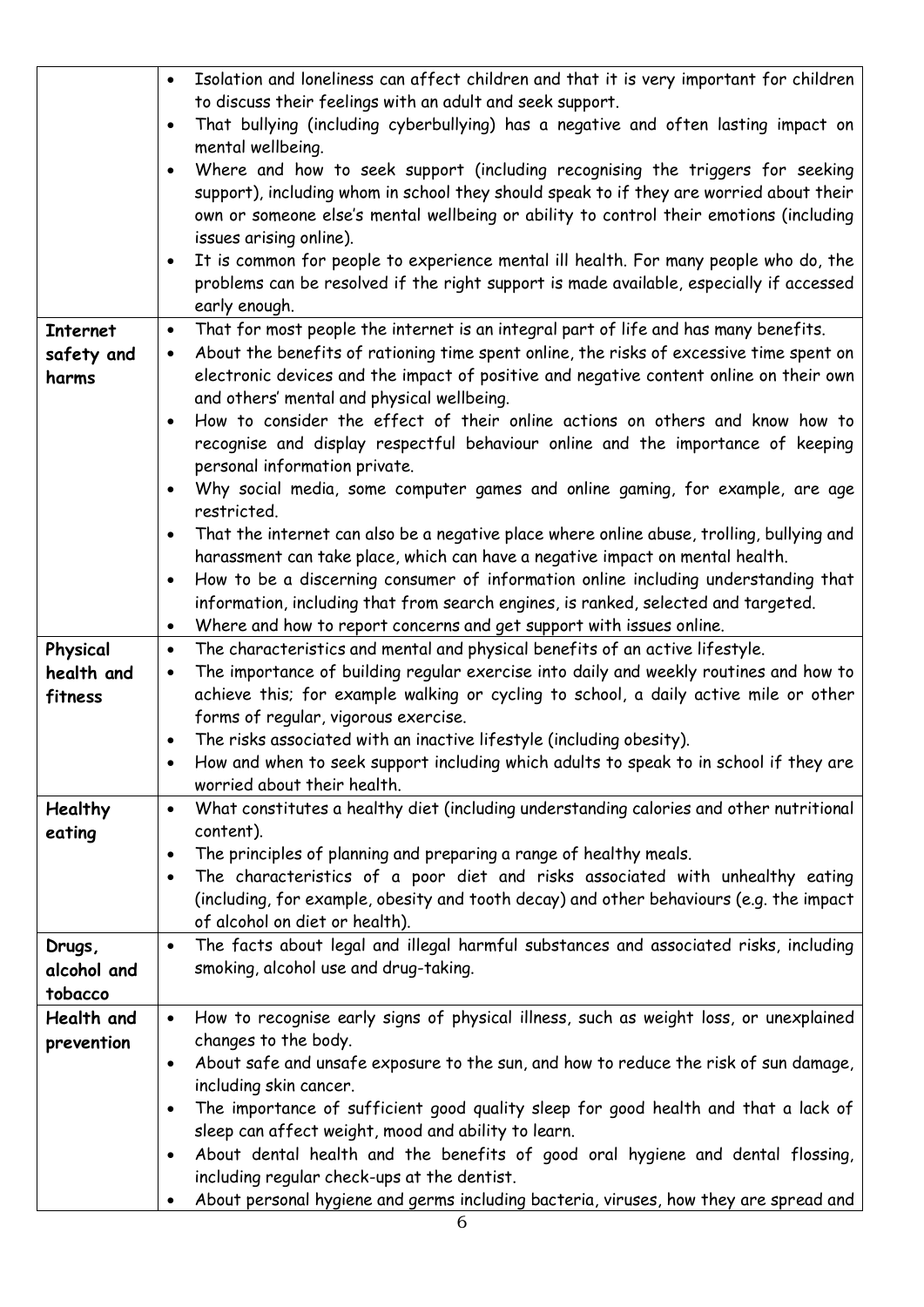|                                | treated, and the importance of handwashing.<br>The facts and science relating to allergies, immunisation and vaccination.<br>$\bullet$                                                                                            |
|--------------------------------|-----------------------------------------------------------------------------------------------------------------------------------------------------------------------------------------------------------------------------------|
| <b>Basic first</b><br>aid      | How to make a clear and efficient call to emergency services if necessary.<br>$\bullet$<br>Concepts of basic first-aid, for example dealing with common injuries, including head<br>injuries.                                     |
| Changing<br>adolescent<br>body | Key facts about puberty and the changing adolescent body, particularly from age 9<br>through to age 11, including physical and emotional changes.<br>About menstrual wellbeing including the key facts about the menstrual cycle. |

The PSHE Co-ordinator has analysed this documentation and created charts for *Relationships Education* and *Health Education* for our school. These are based on the learning outcomes identified by the DfE in the tables above and demonstrate our provision. A guide for staff has also been compiled to support with coverage across the school. These documents provide an overview of when pupils in certain year groups at Pheasey Park Farm will cover the content stipulated by the Government within these five key areas of learning.

## **Relationships and Health Education and PSHE**

Parents of the school are represented on the governing body which is in full support of the school's delivery of Relationships Education and Health Education as part of our PSHE curriculum. Governors are supportive of the idea that children should have a graduated age-appropriate programme of Relationships and Health Education and be encouraged to be comfortable talking about their bodies from a young age. Our school has positive links with the NSPCC, including their 'PANTS' campaign, which teaches the Underwear Rule to children in a simple and friendly way, and 'Speak Out Stay Safe' assemblies. The PANTS rules and 'Speak Out Stay Safe' assemblies aim to teach children how to stay safe from abuse and promotes talking to trusted adults about worries or things which make them feel uncomfortable. Governors will continue to be consulted where appropriate, regarding content and materials that are used for teaching Relationships and Health Education.

The PSHE lessons that children take part in help pupils to respect themselves and others. The Relationships and Health Education outcomes link in with our PSHE curriculum, which is tailored to the age of the children, as well as their physical and emotional maturity. Relationships and Health Education will be delivered by school staff as part of our PSHE curriculum, and sometimes by invited professionals to support key messages. School has received support from Walsall Healthcare with topics such as Puberty, and identified staff have also accessed appropriate CPD for Primary-aged children.

To ensure our provision conforms with the updated regulations, two members of staff have undertaken additional Relationships Education training and continue to access relevant updates. This ensures that our school has a clear understanding of what Relationships and Health Education entails in order to enhance our curriculum. The DfE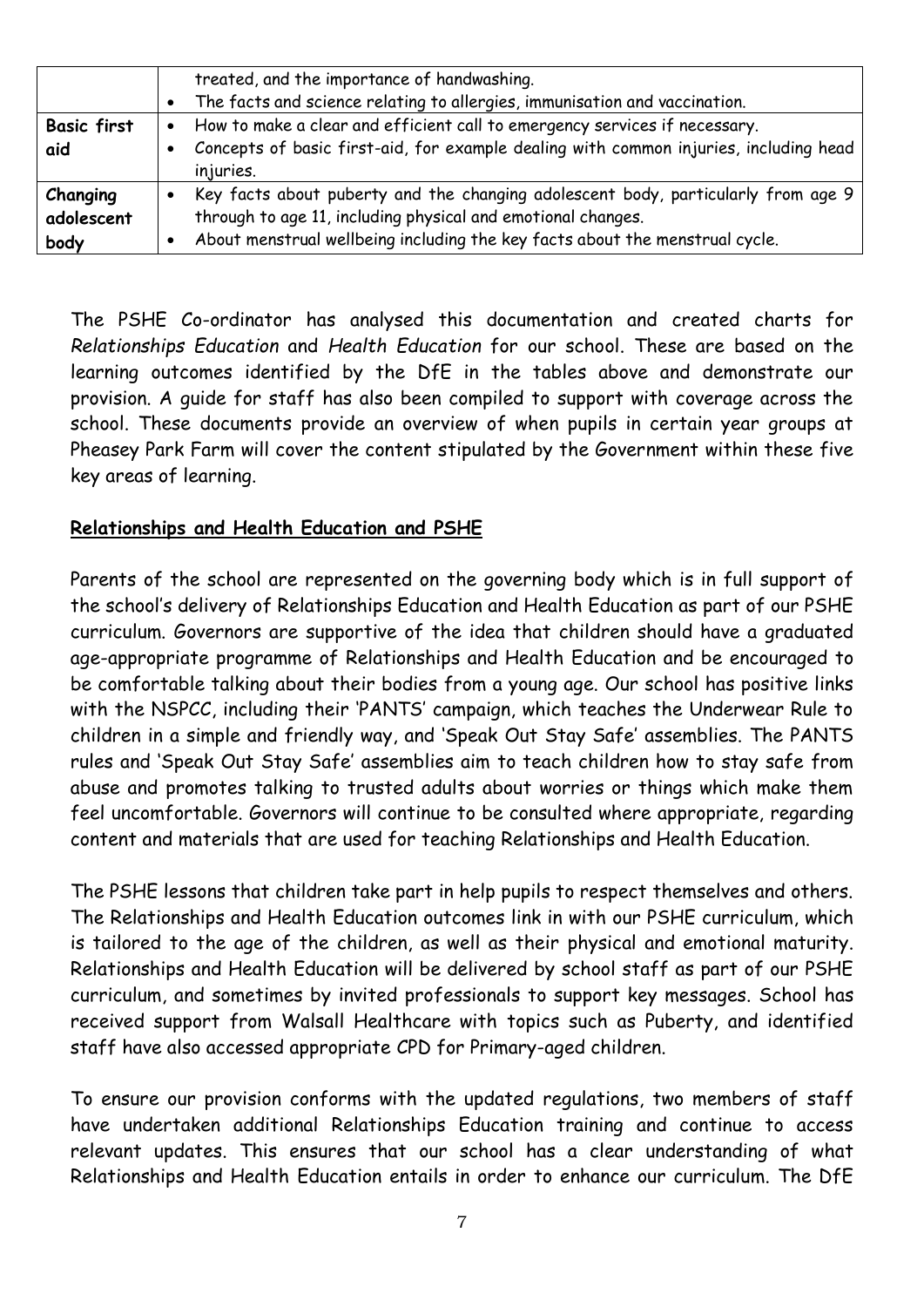guidance states that Relationships Education "creates an opportunity to enable pupils to be taught about positive emotional and mental wellbeing, including how friendships can support mental wellbeing" - these are key messages that we want to incorporate within pupil learning at Pheasey Park Farm as part of a whole-school approach.

Teaching staff have been asked to identify links with Relationships Education and Health Education on Medium Term Plans for PSHE, and to also promote these themes with children through lesson wrappers and Floor Books. This will further support children's understanding of these areas.

# **Teaching and Learning Strategies**

Relationships and Health Education will be predominantly covered through PSHE lessons, which are timetabled weekly. These will be taught within the context of family life and today's society. Learning strategies for children at Pheasey Park Farm can involve, investigations, role-play, discussions, problem-solving activities and the use of Ed Tech. There are also cross-curricular opportunities for Relationships and Health Education content to be explored in other areas of the curriculum as well. 'Online Relationships' and 'Being Safe' are two of the identified DfE areas for Primary schools to cover; many of the associated learning outcomes for these areas are addressed through SEAL, Wellbeing and E-Safety assemblies.

## **Puberty and Healthy Relationships Sessions**

As part of our Health Education and Relationships Education coverage in line with the statutory requirements, pupils in Years 5 and 6 participate in Puberty talks and Healthy Relationship sessions. School has received support from Walsall Healthcare with this previously and staff have attended appropriate training for Primary-aged children. Our school incorporates new and updated guidance into practice, to best support and prepare pupils for later life. A parent session is offered in advance of the sessions that Year 5 and Year 6 children participate in. This promotes positive links between school and home, and is an effective way of communicating with parents regarding what the sessions involve. Parents/carers have opportunity to view pupil activities, ask questions, discuss any concerns and provide their feedback to staff, which can influence practice.

During these sessions, discussion and asking questions will be encouraged. However, ground rules for this will be established – for example personal questioning of staff or pupils is not permitted. Some of the Puberty and Healthy Relationships activities will be delivered to classes of mixed genders. For other activities (in particular 'Body Changes'), boys and girls will be separated, with the aim of making the activities more comfortable for pupils. In terms of the human body, correct terminology will be used by staff and pupils will also be encouraged to use appropriate vocabulary. Other activities explore areas including: hygiene, respectful relationships, right of equal treatment, acceptable behaviour, well-being, and challenging gender stereotypes.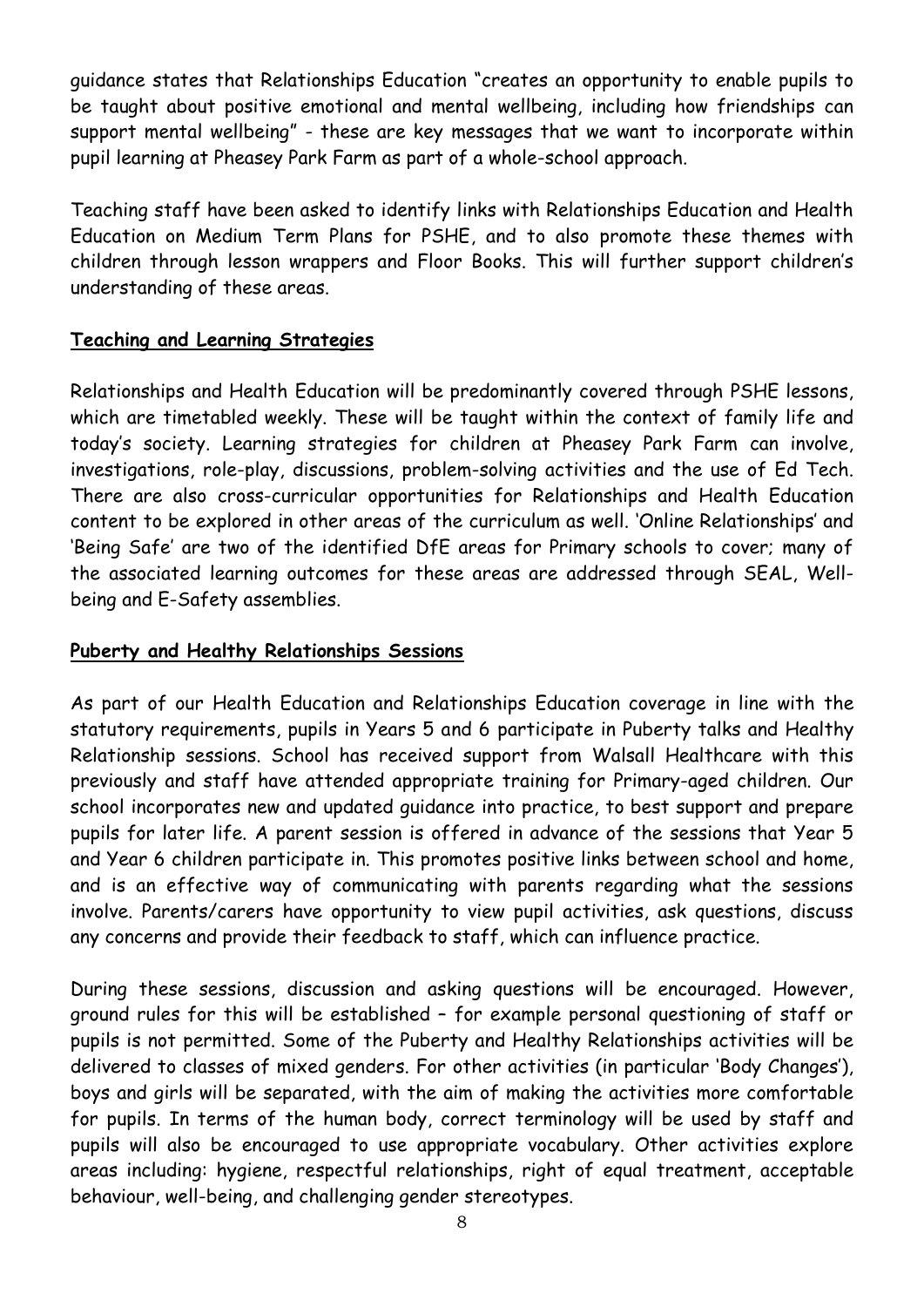Pupils will be introduced to terms '*peer on peer abuse'* and *'sexual harassment'.* In a sensitive and age-appropriate way, staff will explore with pupils what these terms mean and the potential impact/consequences of this. It is crucial for children to understand how their actions or comments could make others feel. They also need to be aware of behaviours that would be categorised as inappropriate or unacceptable, and how to seek support. We feel it is paramount to address these areas with pupils before they begin secondary school so they are equipped with appropriate knowledge and understanding.

#### **Managing difficult questions**

It is possible that during sessions where Relationships and Health Education or Puberty are being discussed, pupils may ask difficult questions that go beyond our teaching. Staff will attempt to handle such questions in a sensitive way and it will be made clear to pupils that difficult or explicit questions do not have to be answered directly. The DfE guidance states: "given ease of access to the internet, children whose questions go unanswered may turn to inappropriate sources of information", which is a relevant concern in today's society. With this in mind, staff will use their professional judgement to manage difficult questions; they will decide whether or not to answer a question, and in what extent of detail. Some questions may require an answer to be provided to the whole class/group, whereas other questions might benefit from a 1:1 response with the pupil following the session. If staff are concerned about particular questions or comments that a pupil has made, the usual recording and safeguarding procedures of our school will be followed. Whilst we want to educate our pupils in the most effective ways, we do not feel it would be appropriate to enter into conversations with pupils about topics that instead form part of the Relationships and Sex Education curriculum that secondary schools follow. At Pheasey Park Farm, we do **not** teach Sex Education

#### **Resources**

As part of Relationships and Health Education at Pheasey Park Farm, material used will be from a variety of suitable sources. Inclusive and age-appropriate resources are used across the school, with staff also being encouraged to use different resources to make sessions interesting for pupils. In addition, consultation has been undertaken with appropriate external agencies regarding quality resources for the Puberty and Healthy Relationships sessions. Staff also have access to additional resources to support with delivery of Relationships and Health Education, Puberty and Healthy Relationships; some of these are located in the Hedgehogs Room and some are online-based.

#### **Relationships and Health Education and Inclusion**

Elements of Relationships and Health Education are linked within the curriculum for all year groups across the school. Content is delivered to children through whole-class teaching, group work, key stage assemblies, visitor sessions and special curriculum days or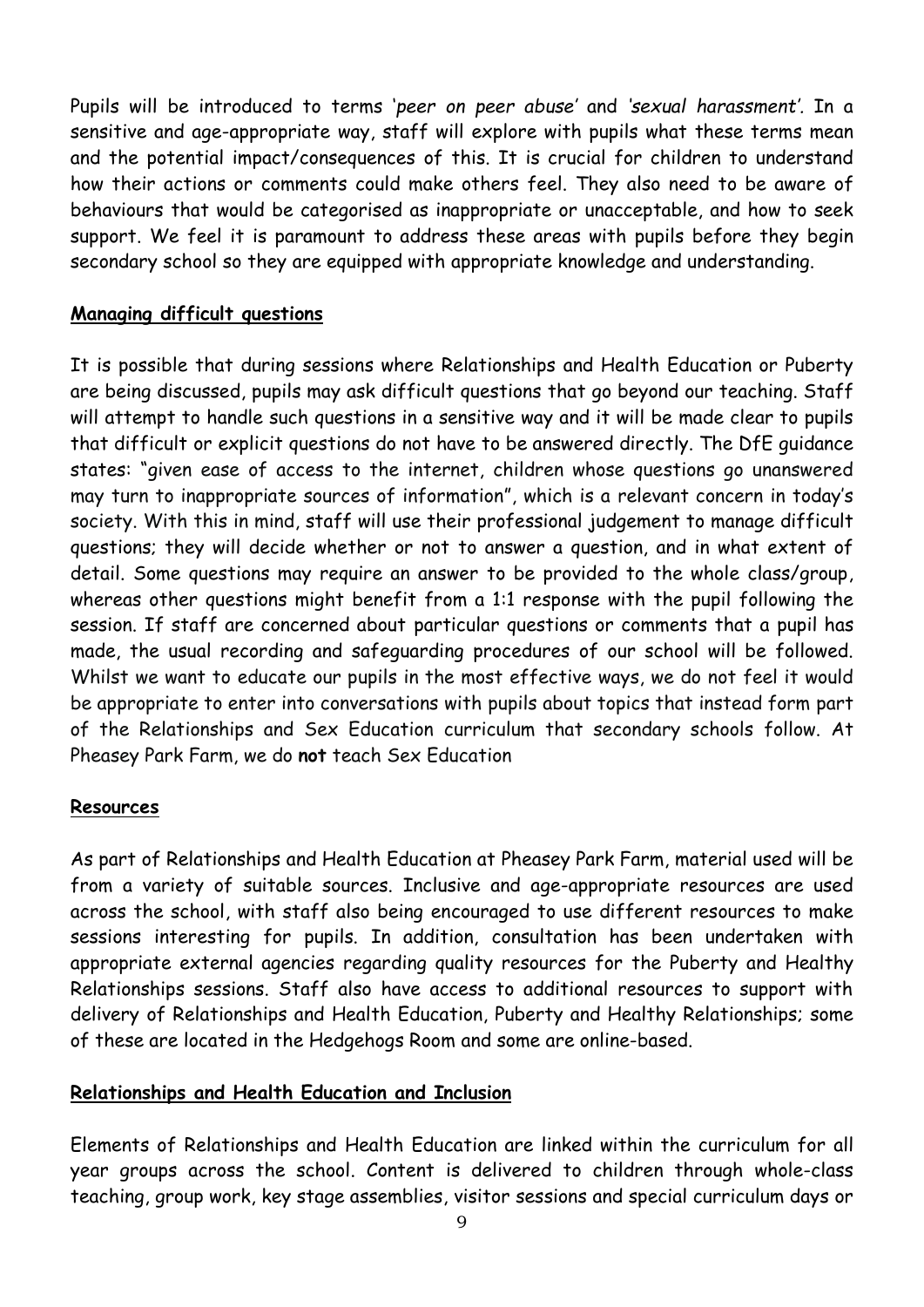other events. Our school strongly promotes inclusion and therefore delivery of content is made accessible for all pupils. Staff are effective in differentiating outcomes for pupils, scaffolding resources/tasks and making adjustments where necessary. Learning opportunities are provided which are tailored to the needs of all pupils, including those children who have a Special Educational Need or Disability (SEND), or who speak English as an Additional Language (EAL). The teaching of Relationships and Health Education is also sensitive, developmental and in line with pupils' age and understanding.

# **LGBT**

As part of PSHE and Relationships and Health Education within our school, we provide opportunities for pupils to learn about a variety of different families, including elements of Lesbian, Gay, Bisexual and Transgender (LGBT) relationships. Our staff take particular family set ups into account and approach these with sensitivity. At Pheasey Park Farm, staff are respectful and accepting of pupils' choices, and we encourage the children to be as well – tolerance and respect are reinforced at our school through the promotion of British Values. We also ensure that staff feel comfortable to approach LGBT issues and school continue to develop a range of resources to support with this. Different families, treating everyone equally and respecting the choices of others are integrated within our age-appropriate PSHE, Relationships and Health Education provision across the year groups.

Children requiring additional support with LGBT issues can receive this through identified staff in school. Some members of staff have attended training in order to support individuals and to facilitate a whole school approach to LGBT. Any incidents of homophobic language are recorded, and dealt with in line with school policies and procedures.

## **Assessment**

Relationships and Health Education is integrated within our PSHE curriculum, which we do not formally assess. However, staff establish pupils' understanding of areas of Relationships and Health Education through discussion, observations, informal judgements and recording in the class Floor Book. We also value pupil voice - following the Puberty and Healthy Relationships sessions, children have opportunity to provide feedback by completing evaluation forms. Staff are then able to address any questions with individuals and use pupil views to improve school practice.

## **Right to Withdraw**

Parents have the right to withdraw their child(ren) from all or part of any Sex Education provided, but not from the biological aspects of human growth and reproduction provided under the National Curriculum for Science. The DfE guidance states: "Sex Education is not compulsory in Primary schools" and "it will be for Primary schools to determine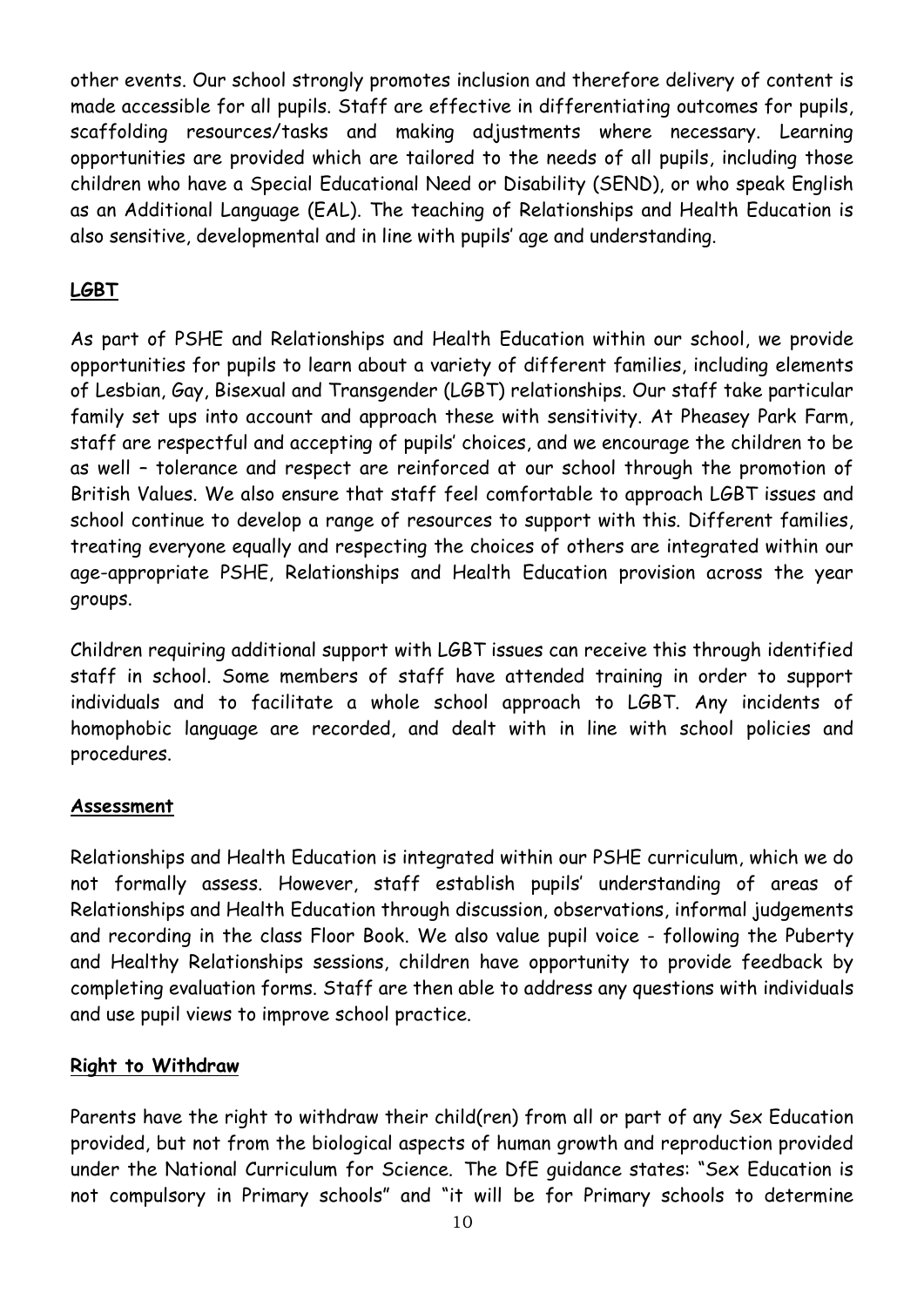whether they need to cover any additional content on sex education to meet the needs of their pupils." At Pheasey Park Farm, we do **not** teach Sex Education to pupils. Children cover topics including the nature of the human body and how it grows/changes, and the biological aspects of reproduction, however these are part of the National Curriculum requirements for Science. Our school's coverage of these topics does not go beyond the teaching of the Science National Curriculum, so what we do teach our children falls within our PSHE, Relationships Education and Health Education curriculum. The statutory DfE guidance titled *Relationships Education, Relationships and Sex Education (RSE) and Health Education* states: "there is no right to withdraw from Relationships Education or Health Education", therefore parents do **not** have the right to withdraw their child(ren) from our curriculum at Pheasey Park Farm.

## **Equal Opportunities and Protected Characteristics**

Our school believes every pupil has the right to an effective education and that all pupils should be treated equally. Pheasey Park Farm complies with the relevant provisions made in the Equality Act and we are aware of protected characteristics such as sex, religion, disability, sexual orientation and gender reassignment. We have a duty of care to all pupils at Pheasey Park Farm and it is also our duty to deliver key areas of the statutory curriculum, including Relationships and Health Education, to all children. We are looking at ways to use the term 'protected characteristics' with children so they develop awareness and understanding of this. We also have protected characteristics as a focus for an assembly each term.

## **Safeguarding/Child Protection**

All child protection issues, including sexual abuse, are dealt with through the school's Child Protection Policy and Procedures, and the Recruitment Policy. All staff are aware of their responsibilities in relation to safeguarding our pupils; as part of this, regular safeguarding training and updates are provided to staff. School have positive links with the NSPCC; we use their resources to educate and support children with themes such as keeping themselves safe and talking to trusted adults about any worries or concerns.

## **Staff Roles**

All staff will be supported with training and support. Where appropriate, alternative staff or visiting professionals will be asked to deliver parts of the curriculum.

#### **Monitoring and Evaluation**

As part of their Curriculum Leader role, the PSHE Co-ordinator will monitor coverage and the effectiveness of this policy within the framework of the school monitoring timetable. School also monitor year groups' planning and practice to ensure the Relationships and Health Education aspects of the curriculum are being implemented as directed. The PSHE